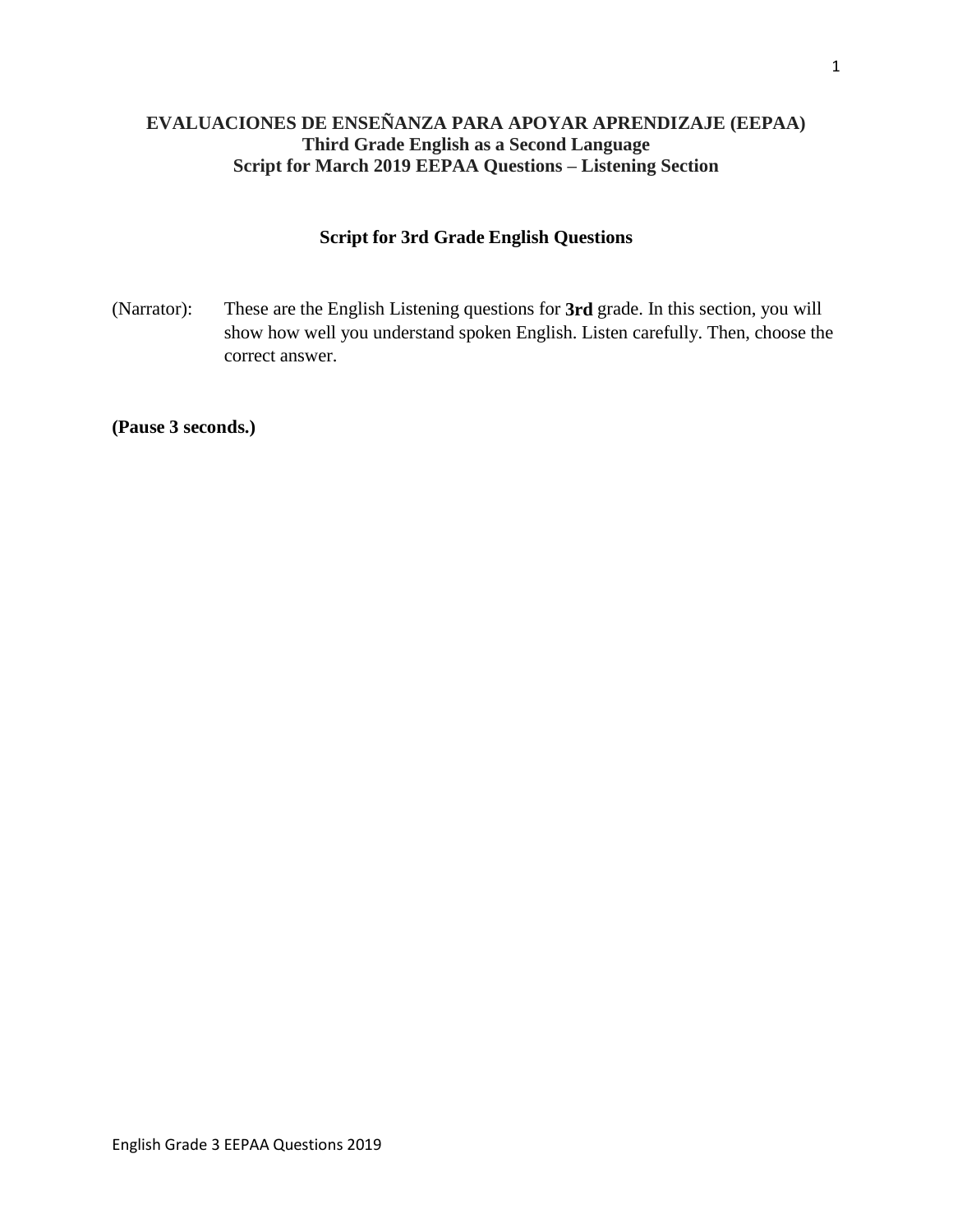(Narrator): Listen to a passage about Nana's *sofrito*. You will answer questions 1 through 4 based on this passage.

### **(Pause 3 seconds.)**

(Narrator):

"Good morning, Andrea. Please get up and get yourself ready," Andrea's mother called out.

Andrea was so excited. She and her mother were going to make Nana's homemade *sofrito* using ingredients from their garden. She shouted, "Mami, I am coming!"

They picked green peppers, tomatoes, onions, and cilantro from the garden. Then they cut up the ingredients and put everything in the blender. When everything was mixed, they added pieces of cooked ham.

"Ham is the secret ingredient," Andrea's mom said.

Their friends and family had always said that Nana's *sofrito* is very tasty. Andrea and her mother decided to make several jars to sell at the Friendship Market. Andrea and her mother were happy to make "Nana's Homemade Sofrito" for others to enjoy.

## **(Pause 3 seconds.)**

(Narrator): Now answer the following questions.

### **(Pause 3 seconds.)**

18AI03007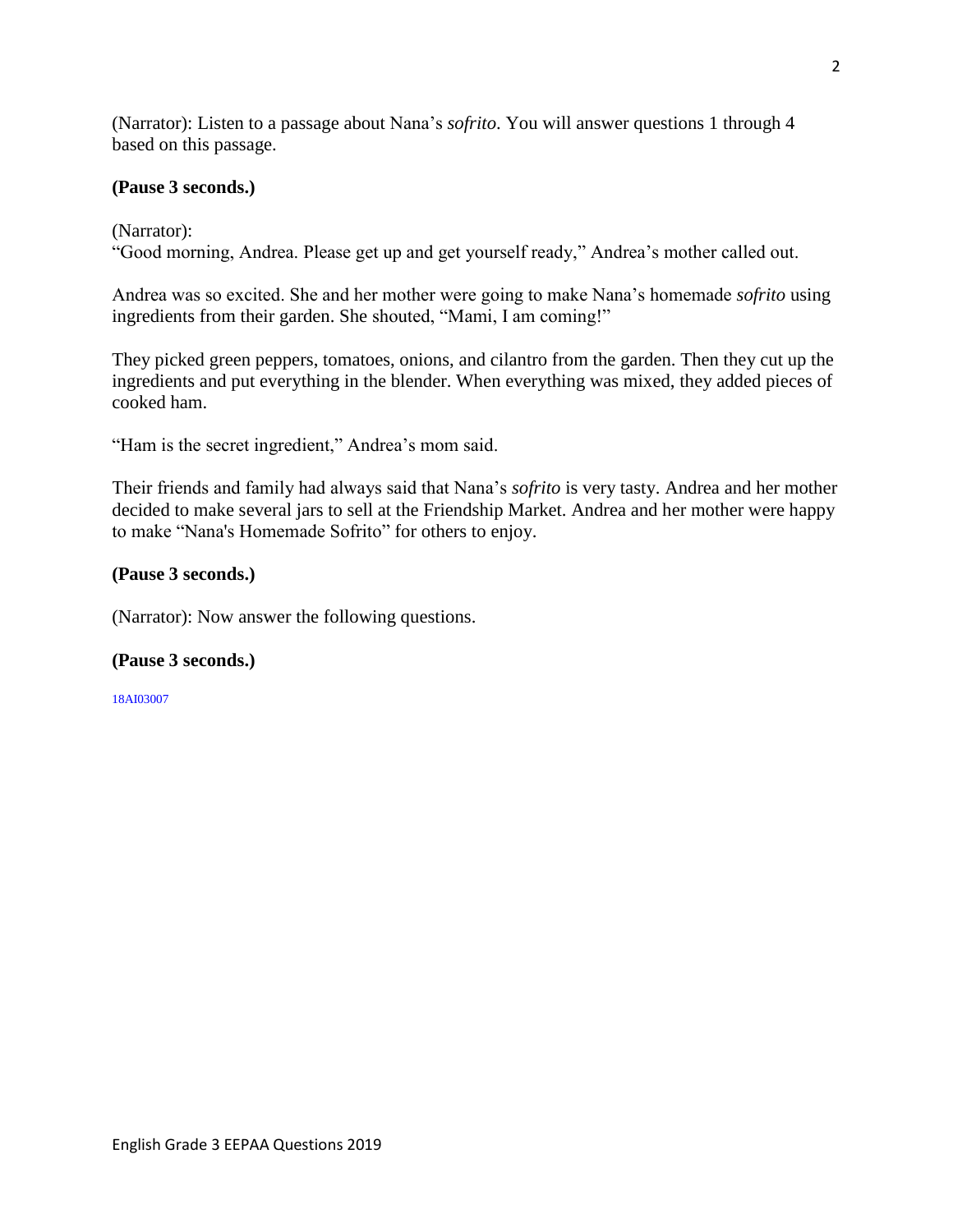(Narrator): Look for question number 1. Now listen carefully to the following question.

## **(Pause 3 seconds.)**

(Narrator): After listening to the passage, you can conclude that Nana's *sofrito* is —

**(Pause 3 seconds.)**

**(Note: Pause 2 seconds between options.)**

(Narrator):

**A** sweet.

**B** costly.

**C** delicious.

## **(Pause 3 seconds.)**

(Narrator): Choose the letter of the correct answer.

**(Pause 3 seconds.)**

AI1803490BEN2-18AI03007\_3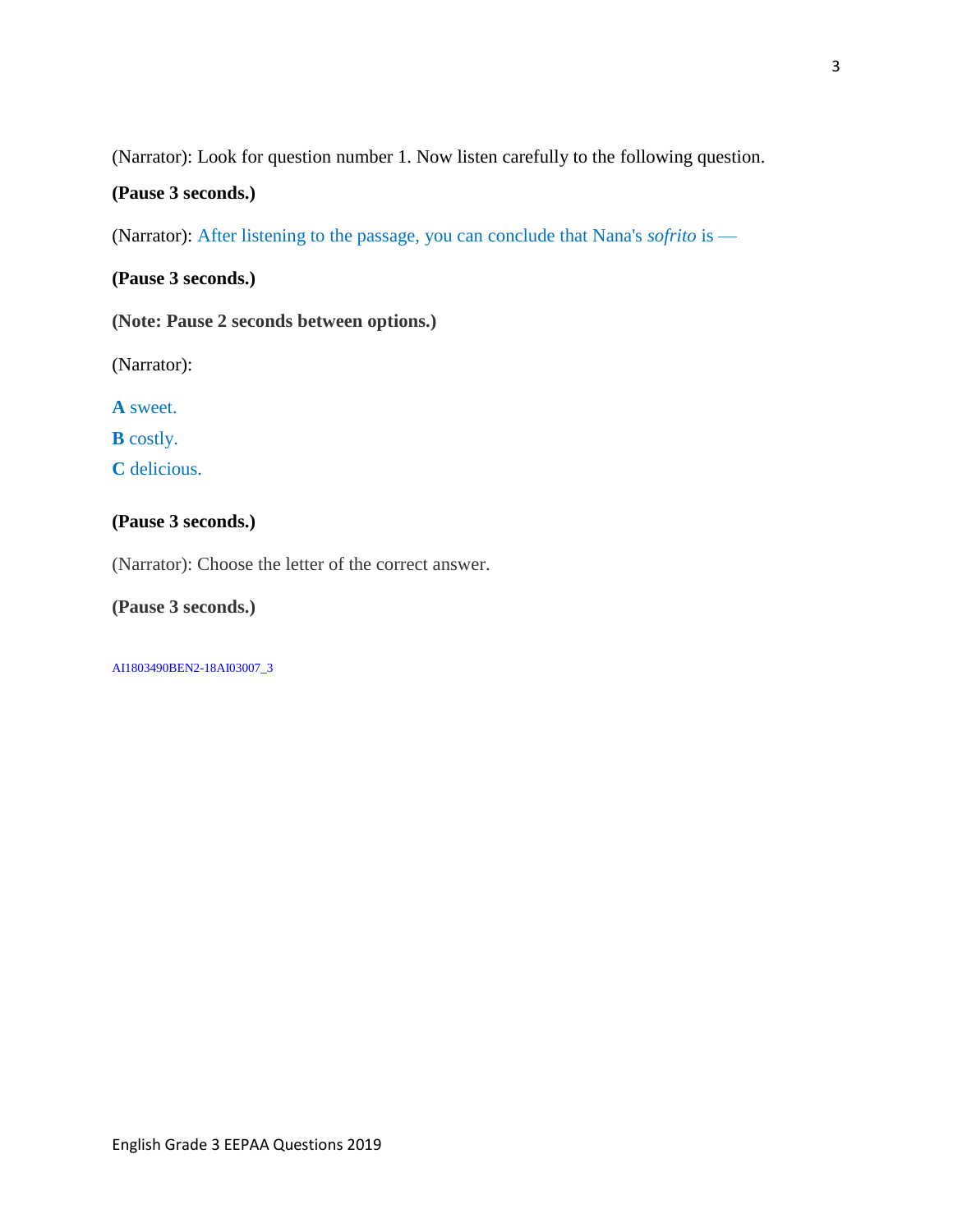(Narrator): Look for question number 2. Now listen carefully to the following question.

### **(Pause 3 seconds.)**

(Narrator): Why do Andrea and her mother add ham to the *sofrito*?

### **(Pause 3 seconds.)**

## **(Note: Pause 2 seconds between options.)**

(Narrator): **A** to make the *sofrito* thicker **B** to make the *sofrito* tastier **C** to make the *sofrito* saltier

### **(Pause 3 seconds.)**

(Narrator): Choose the letter of the correct answer.

#### **(Pause 3 seconds.)**

AI1803493BEN2-18AI03007\_2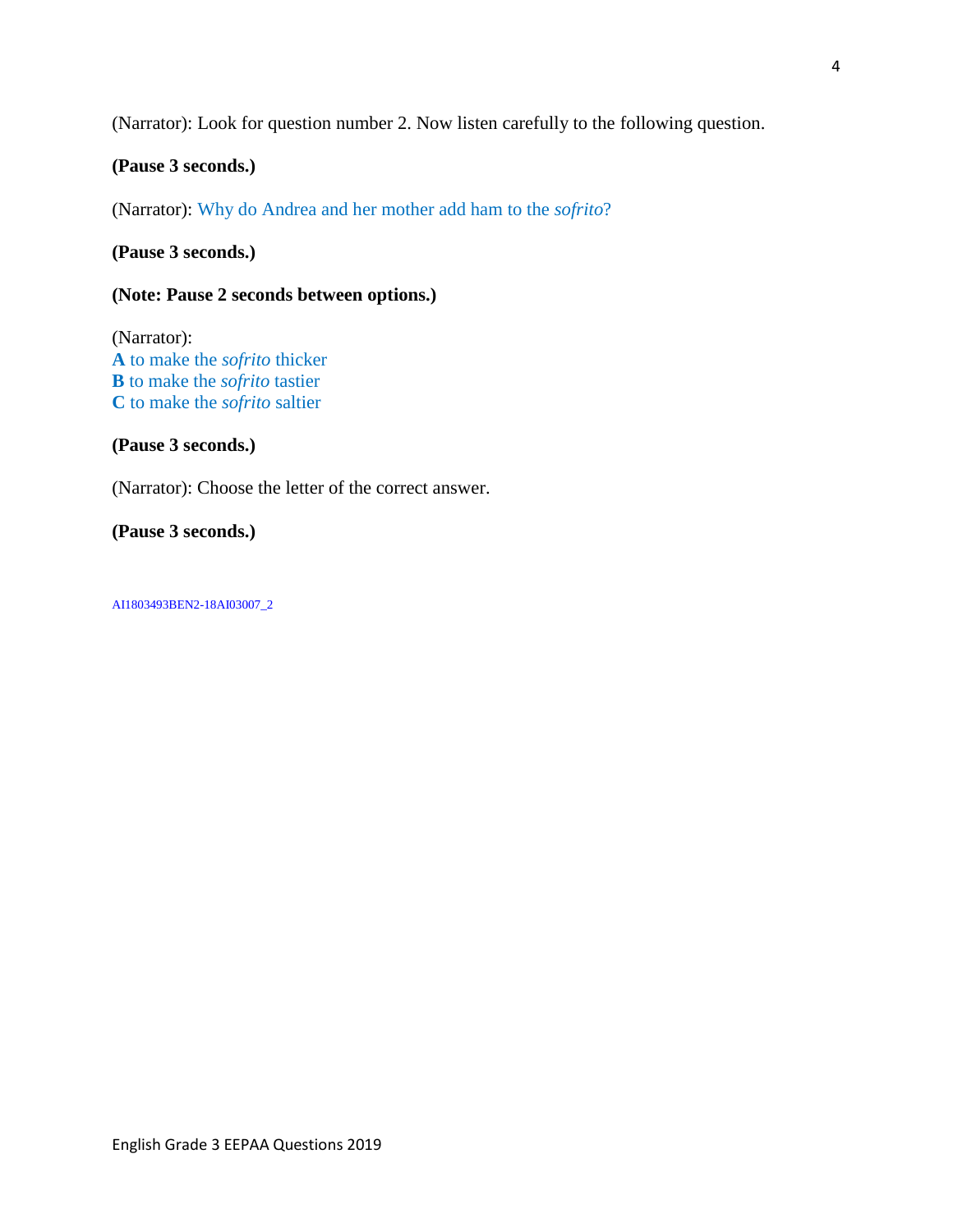(Narrator): Look for question number 3.

#### **(Pause 3 seconds.)**

(Narrator): Listen carefully to this sentence from the passage.

### **(Pause 3 seconds.)**

(Narrator): Good morning, Andrea.

#### **(Pause 3 seconds.)**

(Narrator): This greeting is used —

**(Pause 3 seconds.)**

## **(Note: Pause 2 seconds between options.)**

(Narrator): **A** at the beginning of the day. **B** in the middle of the day. **C** at the end of the day.

#### **(Pause 3 seconds.)**

(Narrator): Choose the letter of the correct answer.

### **(Pause 3 seconds.)**

AI1803492BEN2-18AI03007\_1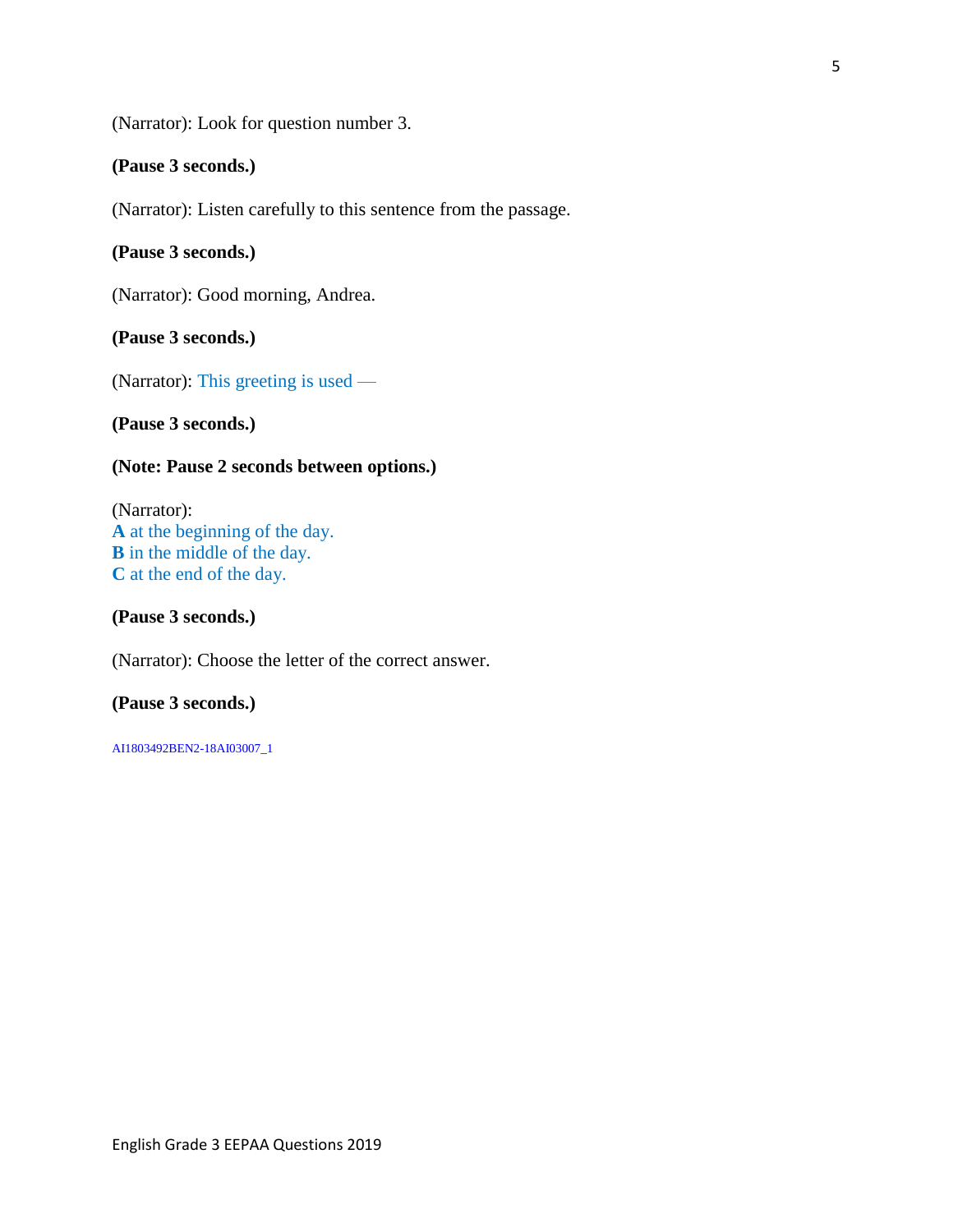(Narrator): Look for question number 4. Now listen carefully to the following question.

#### **(Pause 3 seconds.)**

(Narrator): Where does MOST of the passage take place?

### **(Pause 3 seconds.)**

**(Note: Pause 2 seconds between options.)**

(Narrator):

**A** in the home **B** in the garden **C** at the market

## **(Pause 3 seconds.)**

(Narrator): Choose the letter of the correct answer.

**(Pause 3 seconds.)**

(Narrator): Listen to the passage, the questions, and the answer choices again.

#### **(Pause 3 seconds.)**

#### **(Narrator repeats the passage, questions, and answer choices.)**

**(Pause 10 seconds.)**

AI1803491BEN2-18AI03007\_1